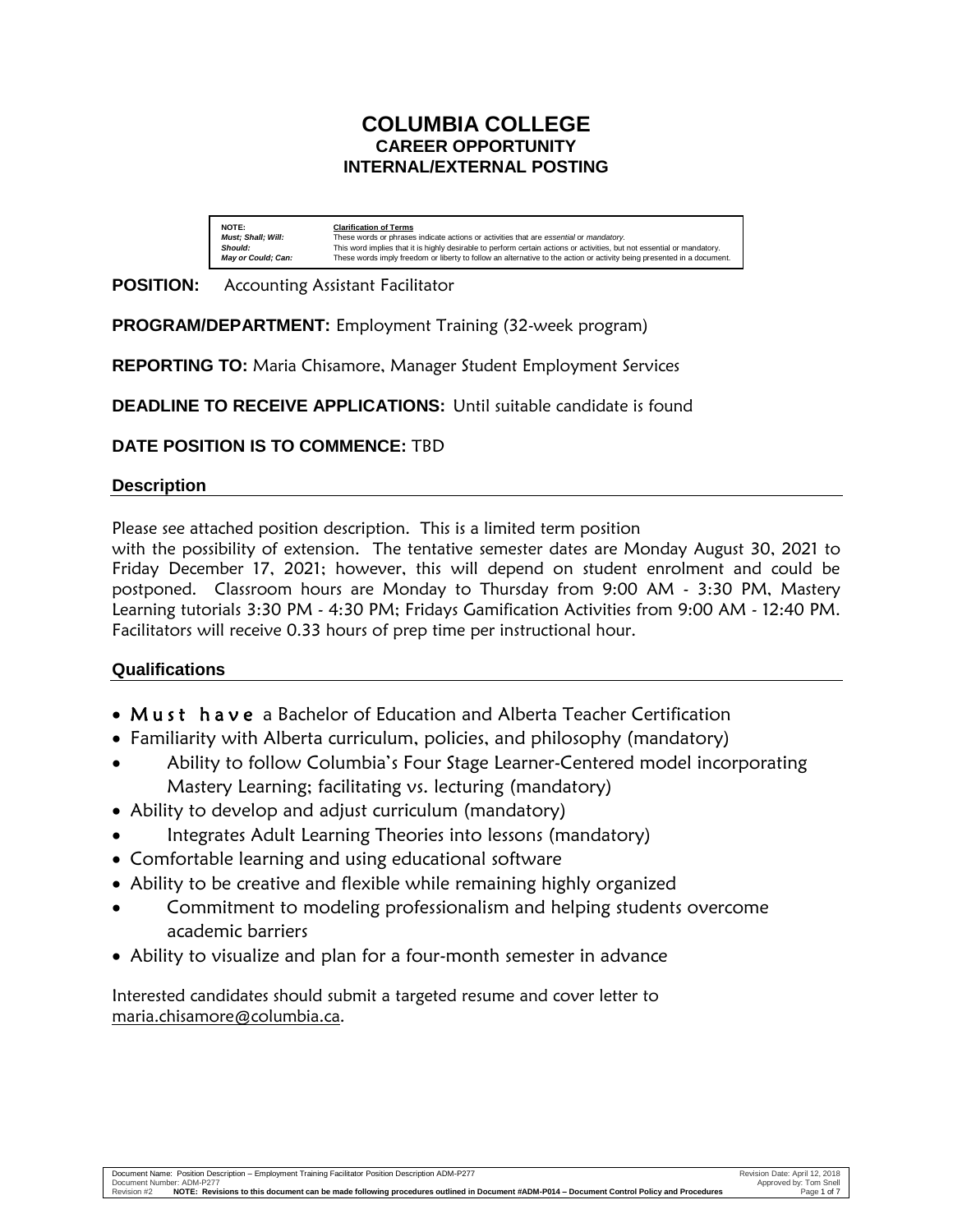### **Columbia College Position Description**

**NOTE:**<br> **Clarification of Terms**<br> **Should:** This words or phrases<br> **Should:** This word implies that it<br> **May or Could; Can:** These words imply free **Must; Shall; Will:** These words or phrases indicate actions or activities that are esse*ntial* or *mandatory.*<br>Sho**uld: Only an** This word implies that it is highly desirable to perform certain actions or activities, but

| <b>Position Title:</b>      | Accounting Assistant Facilitator                                                                                                                                                                                                                                                                                                                                                                                                                                                                                                                                                         |
|-----------------------------|------------------------------------------------------------------------------------------------------------------------------------------------------------------------------------------------------------------------------------------------------------------------------------------------------------------------------------------------------------------------------------------------------------------------------------------------------------------------------------------------------------------------------------------------------------------------------------------|
| Program/Department<br>Name: | Employment Training (32 week program)                                                                                                                                                                                                                                                                                                                                                                                                                                                                                                                                                    |
| Reporting to:               | Maria Chisamore, Manager Student Employment Services                                                                                                                                                                                                                                                                                                                                                                                                                                                                                                                                     |
| <b>Position Summary:</b>    | Under the supervision of the department chair/manager, this<br>professional will facilitate engaging and effective programming to<br>adult learners in our 32-week Accounting Assistant Program. The<br>classroom will have approximately 15-20 students. The facilitator<br>will respond to and anticipate learner needs while developing a<br>flexible routine to provide efficient and effective support. Classes<br>may be live and/or virtual.                                                                                                                                      |
|                             | Responsibilities include developing and adjusting curriculum as<br>well as delivering lessons and activities for learners according to<br>the syllabi and student needs. Lessons can be small group, large<br>group, or individual depending on topic and needs.                                                                                                                                                                                                                                                                                                                         |
|                             | Classes will be interactive and involve learners in group<br>discussions, research, role plays and presentations. Our faculty<br>will follow Columbia's Four Stage Learner-Centered model<br>incorporating Mastery Learning. The mastery learning model will<br>provide students with up to 5 additional hours of tutorial<br>sessions. These tutorials provide learners who are experiencing<br>difficulty with additional staff support. Focus will be placed on<br>assisting the learner master the competencies and skills required<br>to become successful in the Accounting field. |
|                             | Circulating informally is expected while providing assistance,<br>encouragement, and clarity. The facilitator will ensure students<br>are progressing, following the daily agenda and are not becoming<br>confused. They will assist learners adjust their study schedules<br>and strategies if necessary.                                                                                                                                                                                                                                                                               |
|                             | The facilitator will assign and mark homework and tests, provide<br>feedback and remediation as needed. Entering marks and<br>attendance promptly into the Moodle gradebook is required. The<br>facilitator will individualize and update the weekly schedule of<br>deadlines and homework for subjects taught.                                                                                                                                                                                                                                                                          |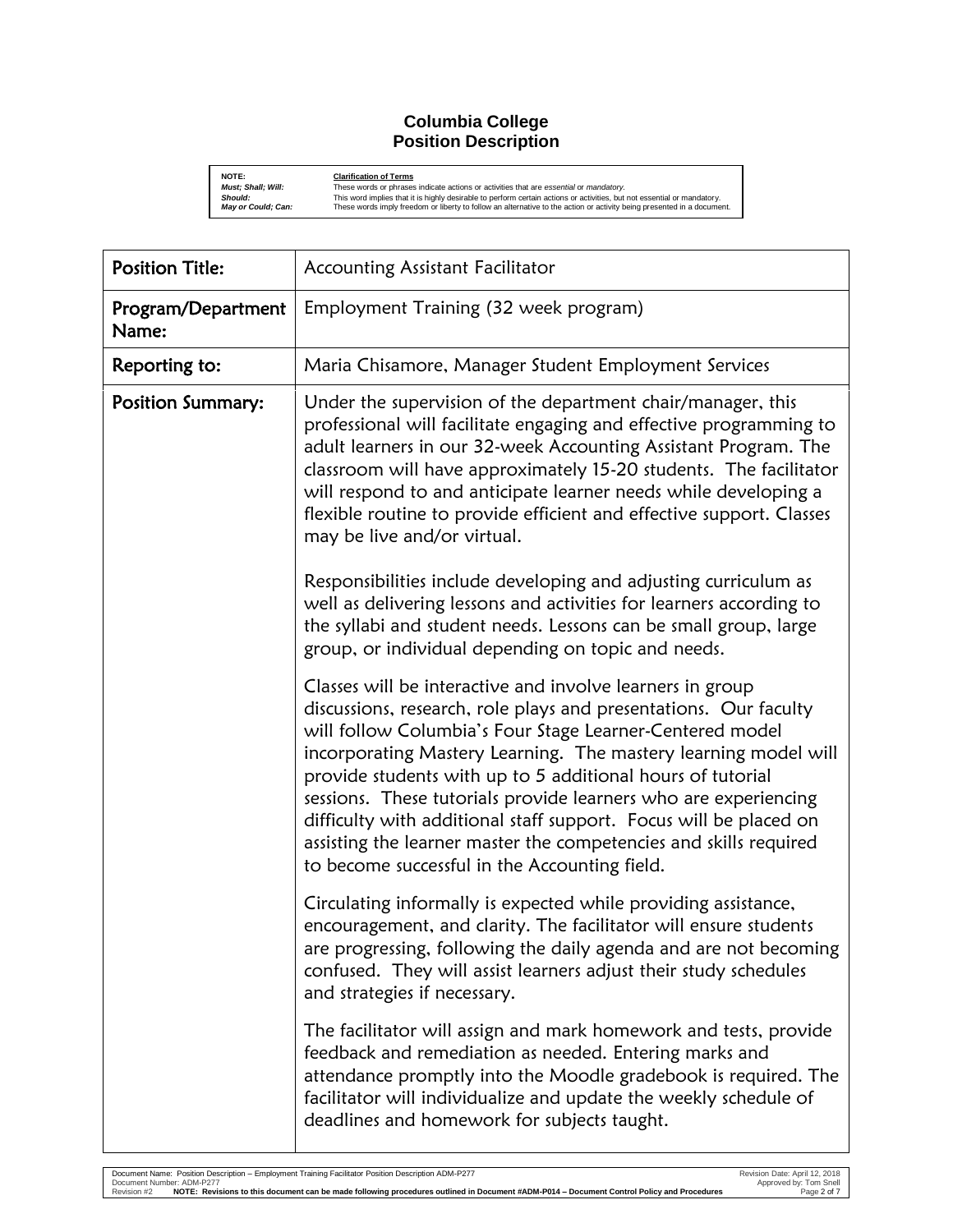|                                   | The manual accounting portion of the course is designed to help<br>adult learners achieve a solid understanding of the Fundamentals<br>of Accounting while developing their digital literacy skills.                                                                                            |
|-----------------------------------|-------------------------------------------------------------------------------------------------------------------------------------------------------------------------------------------------------------------------------------------------------------------------------------------------|
|                                   | Course content includes: Basic and Expanded Accounting<br>Equations, Assets, Liabilities, Equity, Revenue and Expense<br>Accounts, Full Cycle Accounting, Bank Reconciliation, Accounting<br>for Inventory, Cash Flow Statements as well as Financial<br>Statement Analysis and Interpretation. |
|                                   | The computerized accounting section introduces learners to<br>accounting software for small businesses (QuickBooks - cloud<br>based).                                                                                                                                                           |
|                                   | Course content includes: Creating a New Business, Entering Cash<br>Transactions, General Journal Transactions, Accounts Payable and<br>Receivable, Discounts, Estimates, Purchases and Sales Orders,<br>Banking, Taxes and Credit Card Transactions, Payroll and<br>Inventory Transactions.     |
|                                   | Instructors able to provide a high level of customer service along<br>with competent and enthusiastic support are best-suited to this<br>position. We particularly welcome those with ESL, high school or<br>adult education teaching experience to apply.                                      |
| Organizational<br>Structure:      | This facilitator will work in a flat organization structure consisting<br>of one direct supervisor, a number of program peers and other<br>organizational specialists.                                                                                                                          |
| Qualifications and<br>Experience: | Valid Alberta Teaching Certificate and Bachelor of Education<br>Degree from a recognized post-secondary institution preferred.<br>however, a Degree in Accounting with 5+ years of experience in<br>the industry and facilitation experience may be considered                                  |
|                                   | Please Note: Preference will be given to teachers with a valid<br>Alberta Teaching Certificate and accounting experience at<br>secondary or post-secondary levels                                                                                                                               |
|                                   | Strong knowledge of accounting concepts and principles<br>(mandatory)                                                                                                                                                                                                                           |
|                                   | Ability to develop and adjust creative and engaging<br>curriculum (mandatory)                                                                                                                                                                                                                   |
|                                   | Ability to follow Columbia's Four Stage Learner-Centered<br>$\bullet$<br>model incorporating Mastery Learning; facilitating vs.<br>lecturing is expected                                                                                                                                        |
|                                   | Knowledge and ability to integrate Adult Learning                                                                                                                                                                                                                                               |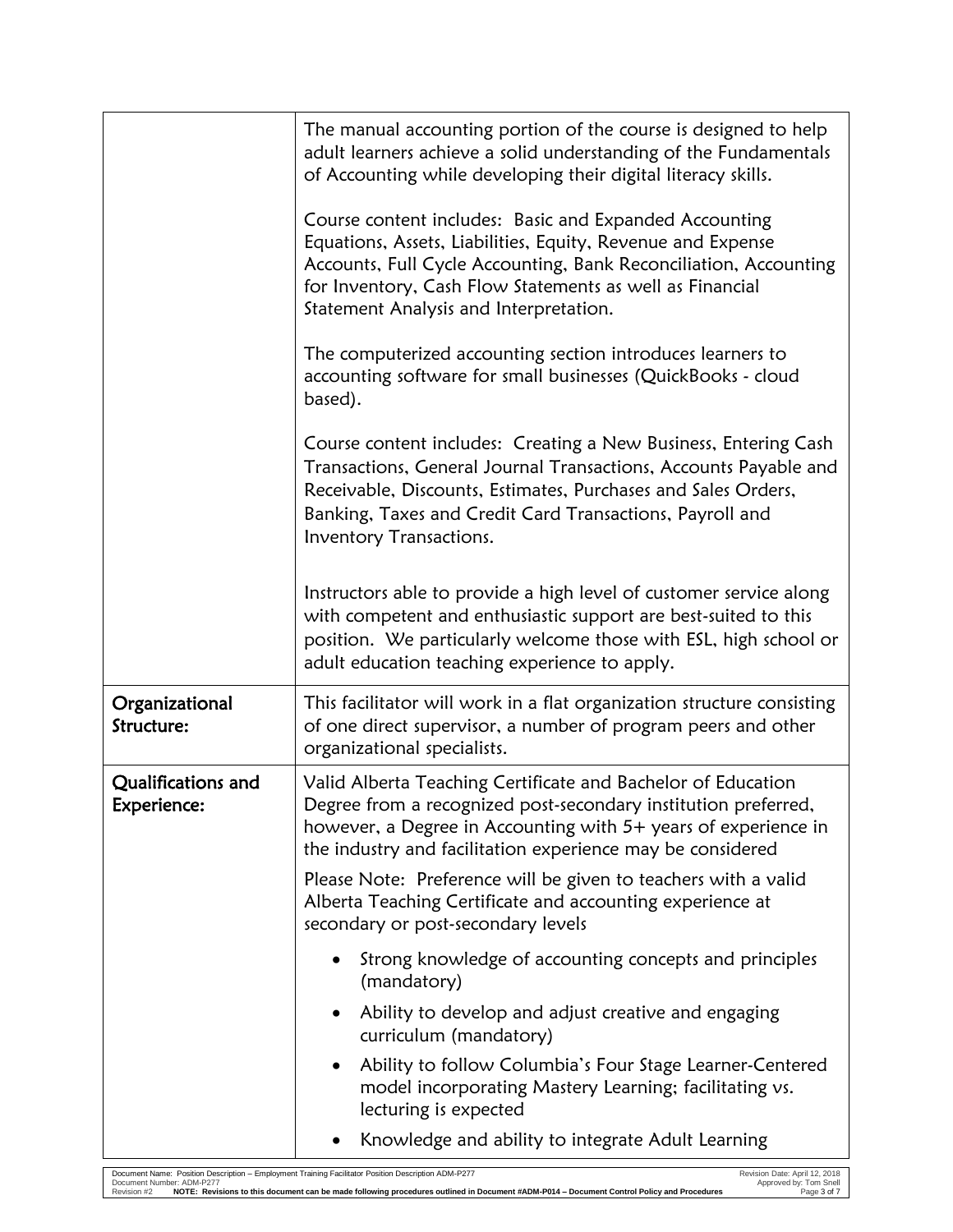|                                                                                                                                  | Theories into lessons strongly encouraged<br>Ability to visualize and plan for a four-month semester in<br>advance is required<br>Commitment to modeling professionalism and helping<br>students overcome academic barriers<br>Ability to be creative and flexible while remaining highly<br>organized<br>Strong communication, presentation and interpersonal<br>skills                                                                                    |
|----------------------------------------------------------------------------------------------------------------------------------|-------------------------------------------------------------------------------------------------------------------------------------------------------------------------------------------------------------------------------------------------------------------------------------------------------------------------------------------------------------------------------------------------------------------------------------------------------------|
|                                                                                                                                  | Excellent knowledge, training and experience in the use of<br>educational and computer technology                                                                                                                                                                                                                                                                                                                                                           |
|                                                                                                                                  | Competently provide instructions and support to learners<br>in computer-based classroom and online environments                                                                                                                                                                                                                                                                                                                                             |
|                                                                                                                                  | Strong organizational skills and flexibility                                                                                                                                                                                                                                                                                                                                                                                                                |
|                                                                                                                                  | Creative problem solving skills                                                                                                                                                                                                                                                                                                                                                                                                                             |
| Roles and<br>Responsibilities:                                                                                                   | For Columbia College to become successful, each of its customers<br>(including staff and students) must succeed. To achieve this<br>requires a clear understanding on everyone's part as to his/her<br>roles and responsibilities.                                                                                                                                                                                                                          |
|                                                                                                                                  | As will be noted in reviewing the list of roles and responsibilities<br>below, it consists of two distinct parts. First is a set of generic<br>roles and responsibilities. This is followed by a list of specific<br>roles and responsibilities. The generic roles and responsibilities<br>are included in every position description at the College. The<br>specific roles and responsibilities are specific to this position.                             |
| Roles and<br>Responsibilities:                                                                                                   | Employees are expected to conduct themselves in a manner<br>commensurate with their roles and responsibilities that follow.<br>Employee performance reviews will be based on these roles and<br>responsibilities.                                                                                                                                                                                                                                           |
|                                                                                                                                  | Our facilitators are encouraged to do all they can to help each<br>individual student succeed. We believe that when our students<br>succeed, we succeed. Therefore, the focus of our facilitators is to<br>help our students to learn rather than to lecture to them.                                                                                                                                                                                       |
| Document Name: Position Description - Employment Training Facilitator Position Description ADM-P277<br>Document Number: ADM-P277 | The College's current student attrition rate is one-quarter that of<br>traditional colleges and universities. At the same time our<br>graduate employers are very satisfied. Employment rates of<br>graduates normally exceed 90% and our rate is one of the<br>highest among all colleges and universities in Alberta. We want<br>to continue to create a win-win situation where the employer,<br>Revision Date: April 12, 2018<br>Approved by: Tom Snell |

l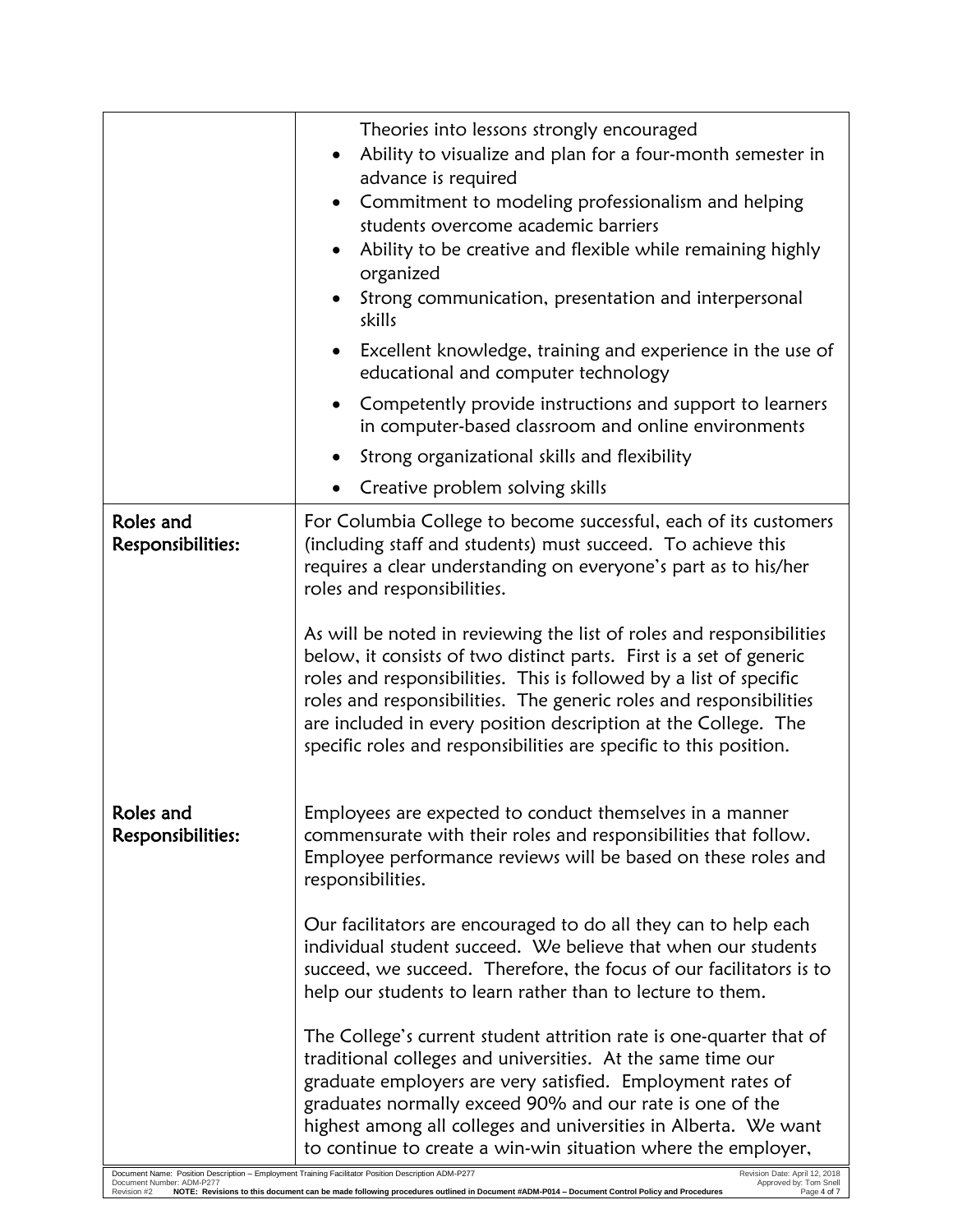| student, facilitator and College all succeed.                                                                                                                        |
|----------------------------------------------------------------------------------------------------------------------------------------------------------------------|
| Columbia's goal in education is to produce graduates who are<br>rated by employers as above average to excellent performers in<br>their field of training.           |
| All responsibilities below will be carried out under the general<br>direction and supervision of your supervisor. In consideration of<br>this, the facilitator will: |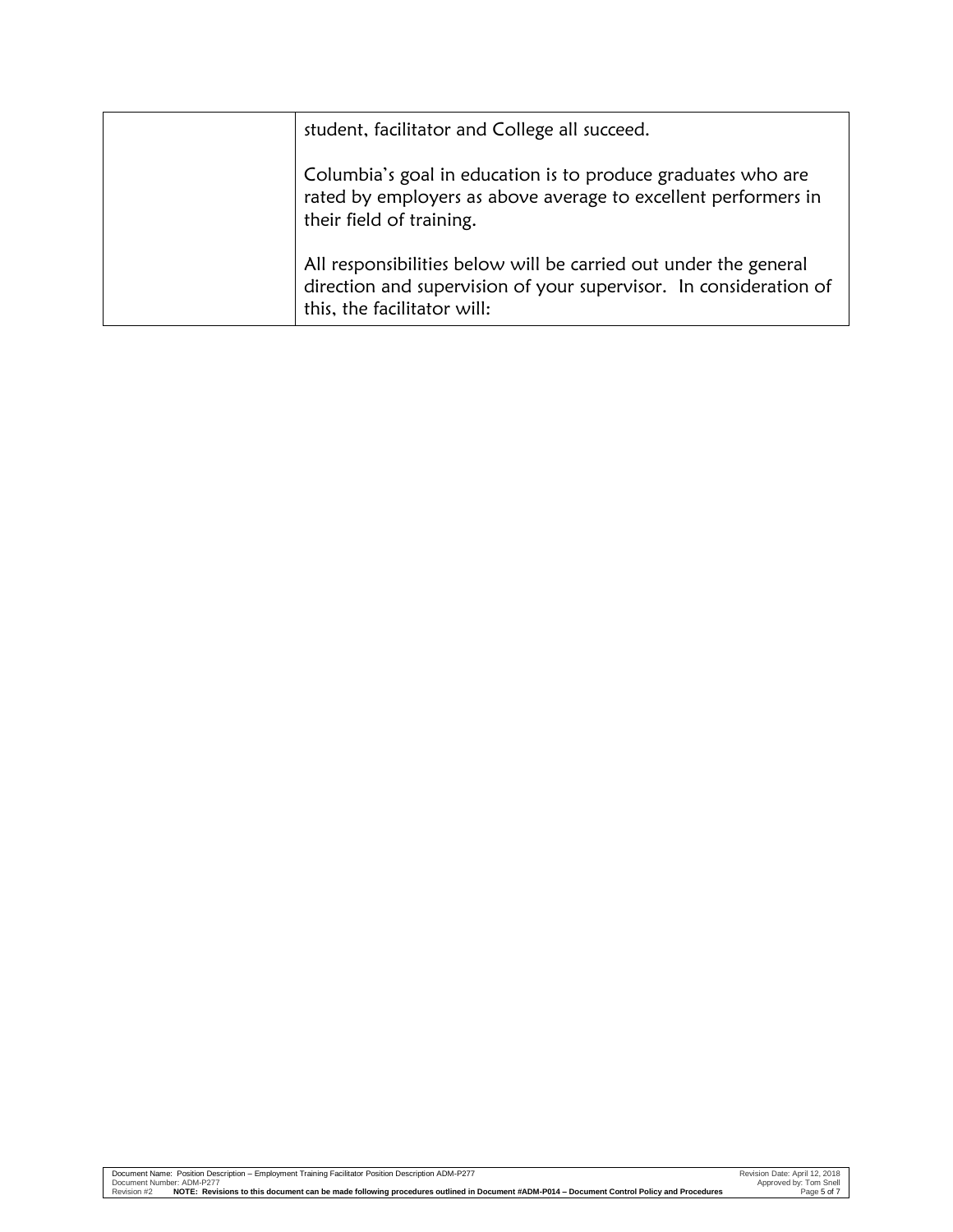# **Professional Code of Conduct**

Our success in the workplace is based on how proficient we are at utilizing our knowledge and skills and how effectively we conduct ourselves each day as professionals in satisfying the needs of our internal and external customers, and the goals of our organization. The following list describes many professional behaviours that can help us become more effective. The more skilled we become at applying each of these behaviours, regardless of our position in the organization, the more successful we will become.

## **1.0 Professional Approach and Ethical Behaviour**

- 1.1 As a professional, demonstrates pride in their work and is honest, moral, ethical, honorable, trustworthy, and acts with integrity
- 1.2 Is pleasant, polite, punctual, positive, friendly, smiles, and asks how they may help others
- 1.3 Is reliable, responsible, accountable, loyal, engaged, and enthusiastic about their work
- 1.4 Is compassionate, caring, and finds meaning and fulfillment in their work
- 1.5 Tries to be constructive, pro-active, and acts as a protagonist
- 1.6 Contributes to a safe, secure, and environmentally-friendly workplace and world
- 1.7 Views adverse experiences as learning opportunities and recovers quickly from such experiences
- 1.8 Keeps personal bias out of the workplace, does not use profanity, and respects cultural differences
- 1.9 Dresses appropriately for the workplace in a neat, clean, and well-groomed manner
- 1.10 Contributes to the organization via volunteering, coaching, and mentoring others
- 1.11 Is active in their professional association (where appropriate)

### **2.0 Interpersonal Relations and Teamwork**

- 2.1 Treats all individuals in an equal, fair, and just manner (does not label, or discriminate against others)
- 2.2 Is a good role model and synergistic team member who is personable, sociable, cooperative, collaborative, has a sense of humor, and is well mannered
- 2.3 Is considerate and sensitive to others needs and uses tact and diplomacy when required
- 2.4 Is respectful, courteous, and sincere (does not belittle, intimidate, or insult others)
- 2.5 Views each client, patient, student, customer, and coworker as a valued customer whose needs must be satisfied before they or their organization can succeed
- 2.6 Is available, approachable, and may develop close personal relations (avoids romantic situations)
- 2.7 Offers support, assistance, is flexible, and helps build a positively connected team and organization
- 2.8 Makes allowances for others mistakes by showing empathy, understanding, and forgiveness
- 2.9 Is open to constructive criticism, and takes responsibility for one's errors by apologizing, and correcting them
- 2.10 Avoids conflicts of interest and respects others' workspace and privacy (e.g. FOIP)
- 2.11 Seeks help from others and offers help to others to become more efficient and effective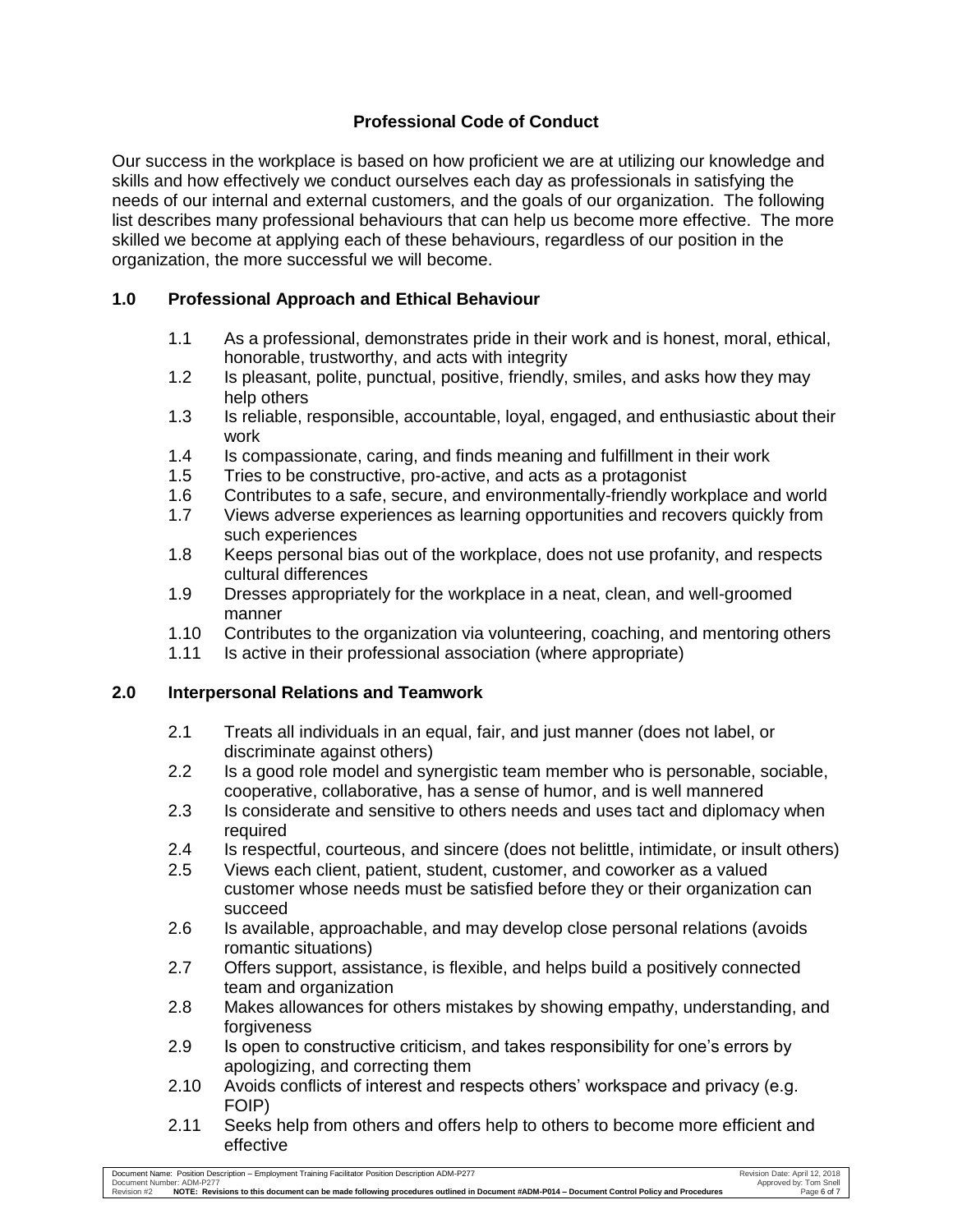# **3.0 Self-Concept and Confidence**

- 3.1 Projects a positive self-concept and feels internally confident, yet does not dominate interactions
- 3.2 Functions well in ambiguous situations
- 3.3 May assume responsibility and leadership when required yet remains humble and gracious at all times
- 3.4 Demonstrates self-efficiency by following through on commitments in order to achieve outcomes
- 3.5 Considers themselves equal to others and demonstrates such in their interactions

## **4.0 Communication**

- 4.1 Demonstrates effective listening, speaking, and writing skills
- 4.2 Helps to keep team members informed of changes in the department and/or organization
- 4.3 Develops more effective ways to improve verbal and non-verbal communication (e.g. tone of voice)
- 4.4 Respects others privacy and confidentiality (does not engage in gossip)
- 4.5 Maintains emotional control and encourages others to do the same
- 4.6 Deals with difficult situations and sensitive issues in a professional manner
- 4.7 Avoids engaging in disagreements and arguments in public. Seeks assistance when necessary.
- 4.8 Follows the organization's technology use policy

# **5.0 Life-Long Learning and Professional Development**

- 5.1 Continues to increase their knowledge and skills to become more competent (e.g. credit courses, workshops, seminars, conferences, professional books, journals)
- 5.2 Shares newly developed approaches based on leading edge research
- 5.3 Monitors changes and makes or recommends needed adjustments
- 5.4 Keeps informed about changes affecting their profession, department, organization, and industry
- 5.5 Acknowledges when they do not know something and seeks to increase their competence

# **6.0 Problem Solving/Decision Making**

- 6.1 Either individually or within a team, identifies work-related and customer-based problems/challenges
- 6.2 Helps others to view problems and concerns as challenges and even opportunities
- 6.3 Seeks input from those affected by work-related or customer-based problems
- 6.4 Is more effective when they actually identify the problem as opposed to a symptom
- 6.5 Assesses and analyzes problems by using such techniques as brainstorming, nominal group technique, Delphi technique, reframing, and lateral thinking
- 6.6 Objectively determines the most efficient and effective solution to each problem/challenge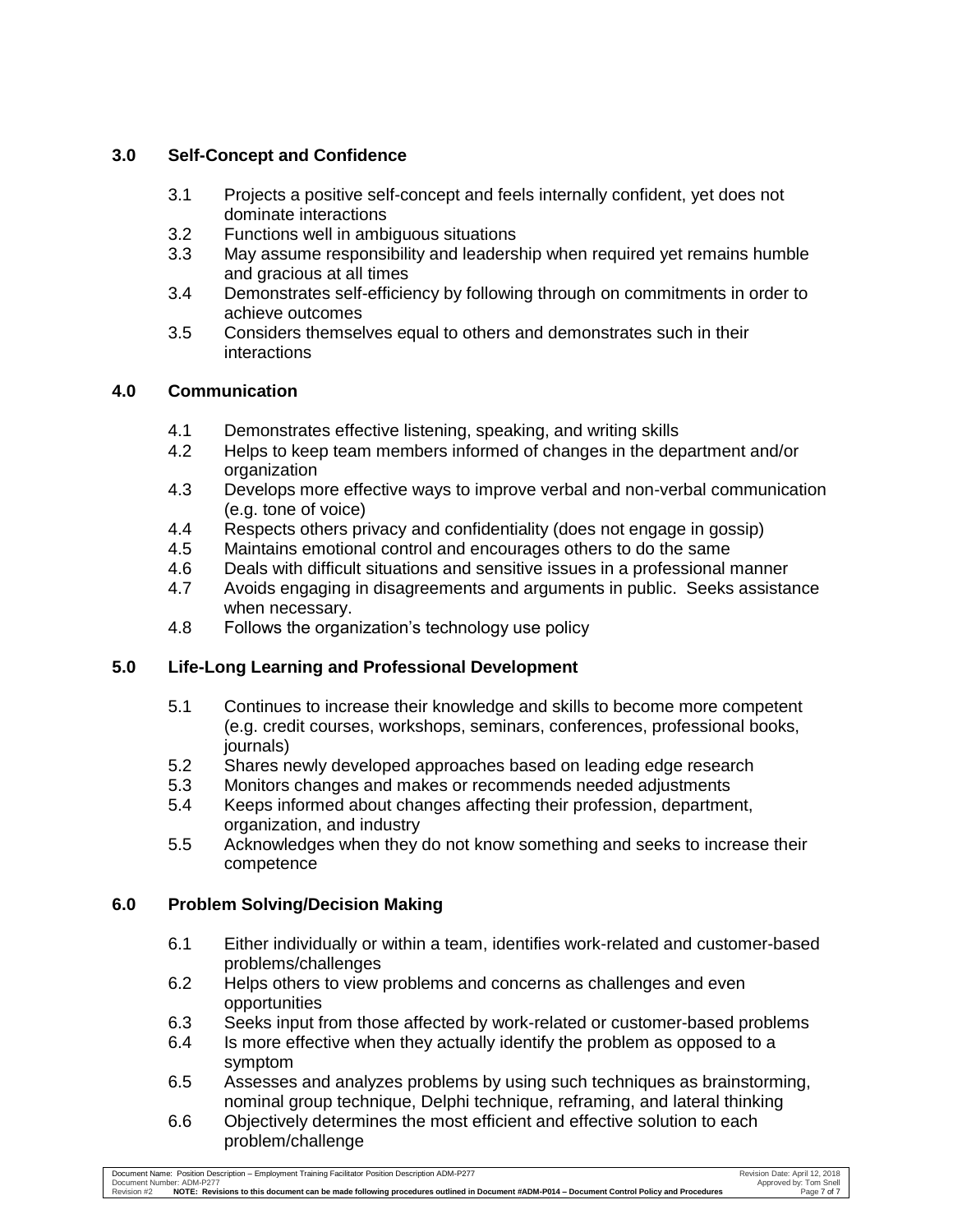- 6.7 Tries to make fair and just decisions that contribute to the common good
- 6.8 Effectively implements solutions in a timely manner
- 6.9 Monitors and evaluates solutions and takes further corrective action as needed

## **7.0 Creative Thinking and Innovation**

- 7.1 Is more creative by asking 'why' and more innovative by asking 'what if'
- 7.2 Takes calculated risks and is willing to recommend and/or initiate change

## **8.0 Negotiating or Conflict Resolution**

- 8.1 Identifies customer or employee issues when a conflict first arises by listening to and determining their wants, needs, and concerns.
- 8.2 Effectively uses conflict resolution and problem solving techniques
- 8.3 Effectively negotiates and helps others resolve issues in conflict by focusing on facts and not emotions
- 8.4 Turns to qualified professionals to resolve situations involving harassment, bullying, or violence

## **9.0 Organizational and Time Management Skills**

- 9.1 Practices one-touch policy by taking immediate action to solve simpler challenges (e.g. does not put paper, emails, etc. in piles) and develops a plan to take action on more complex challenges
- 9.2 Uses electronic calendar to plan regularly occurring daily, monthly, and yearly meetings and activities
- 9.3 Maintains an organized office, desk, files, documents, and working environment
- 9.4 Is prepared in advance for appointments and meetings (meeting etiquette)
- 9.5 Sets SMART individual and/or team goals by completing assignments, reports, etc. in an accurate and timely manner (does not procrastinate)
- 9.6 Lets others know if they are unable to meet a commitment, must change a priority, or needs help

### **10.0 Stress Management**

- 10.1 Maintains composure under pressure and draws on their internal strength to succeed during difficult times
- 10.2 Effectively deals with negative situations in a positive manner
- 10.3 Maintains a balance between personal and professional life
- 10.4 Maintains a positive, focused, and more productive environment by reducing negative stress

## **11.0 Leadership Style**

- 11.1 Effectively contributes to the organization's vision, mission, directions, goals, and Code of Conduct
- 11.2 Encourages others to adopt a positive leadership style (does not use threats or punishment)
- 11.3 Stimulates interest and enthusiasm on the part of others and contributes to positive employee morale
- 11.4 Coaches, advises, mentors, and counsels others where appropriate

Document Name: Position Description – Employment Training Facilitator Position Description ADM-P277 Revision Date: April 12, 2018 Revision Date: April 12, 2018 Document Number: ADM-P277 Approved by: Tom Snell Revision #2 **NOTE: Revisions to this document can be made following procedures outlined in Document #ADM-P014 – Document Control Policy and Procedures** Page 8 of 7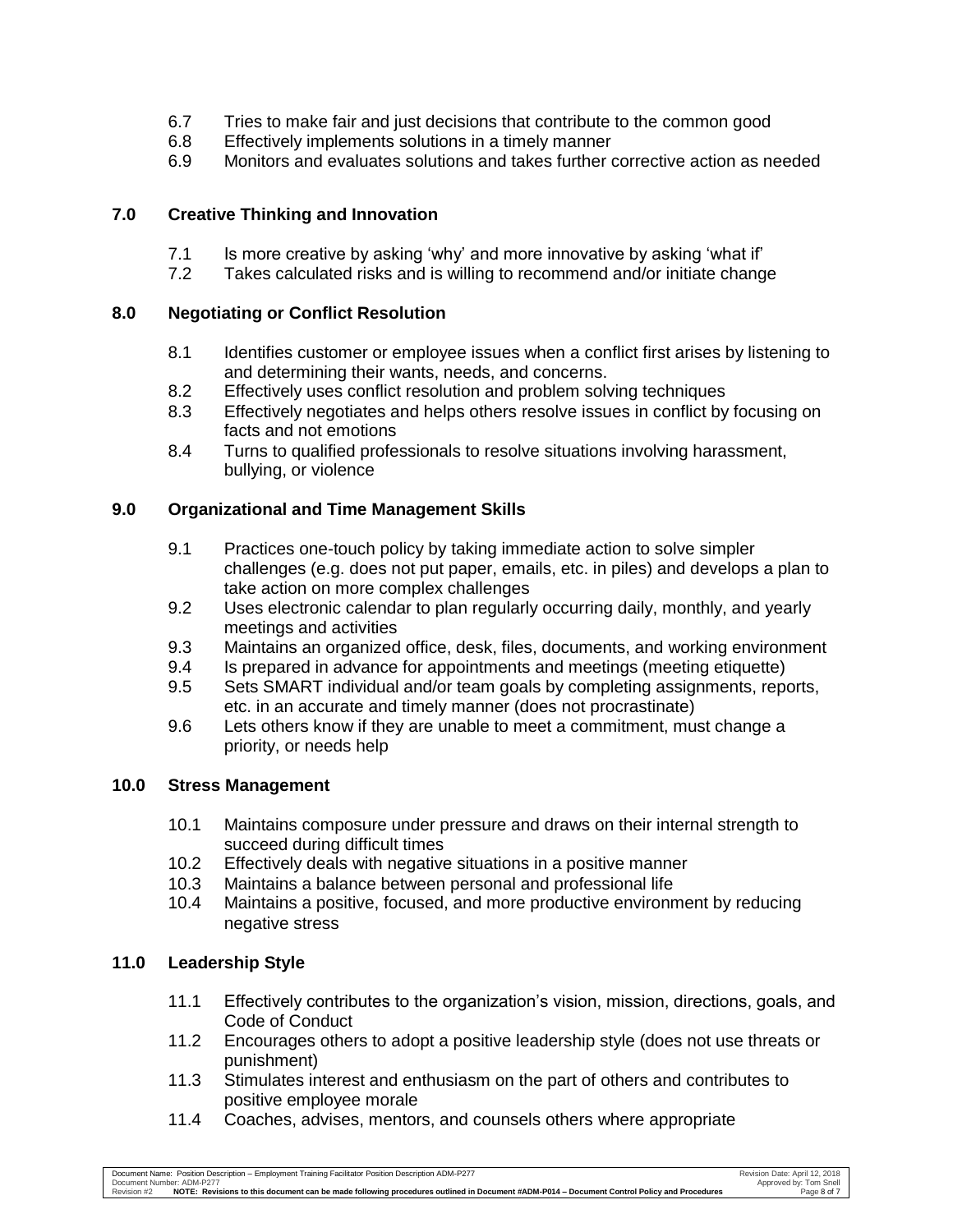- 11.5 Motivates others to achieve their intrinsic and extrinsic rewards through recognition, praise, and where possible through empowerment
- 11.6 Brings out the best in others which helps them channel their energy and experience greater satisfaction
- 11.7 Seeks new opportunities or approaches that will increase customer satisfaction, respect, and loyalty
- 11.8 Networks with others outside the organization and builds relationships that will benefit the organization
- 11.9 Bases leadership practice on collective vision, beliefs, as well as professional attitude and values
- 11.10 Builds a sense of shared values that bind others to a common cause and/or direction
- 11.11 Encourages and promotes a culture based on trust and respect

## **12.0 Performance**

- 12.1 Continually seeks new ways to more efficiently and effectively perform their duties and responsibilities which contributes to the financial success of the organization, and as a result, also increases job security
- 12.2 Is committed to continuous improvement in the quality of goods/services their customer/patient/client/student experience
- 12.3 Contributes to the long-term growth and success of the organization by providing such outstanding customer service that current customers refer new customers on an ongoing basis
- 12.4 Firmly believes that only when each internal and external customers succeed, will they succeed

## **Specific Roles and Responsibilities**

## **13.0 Course Facilitation**

- 13.1 Regularly update and distribute course syllabi that include course title and number, course description, objectives, delivery dates, required textbook(s) and other materials.
- 13.2 Provide students with the instructor's e-mail, as well as what time he/she will be available before and/or after class to address individual student's needs.
- 13.3 Begin each class on time with a fully developed lesson plan, daily agenda and related materials. The daily schedule should be written on the whiteboard, uploaded to Moodle or distributed to students in hardcopy. See the Columbia College Facilitator Handbook for lesson plan samples. An electronic copy of each lesson plan should be saved in a determined location prior to entering the classroom. Lesson plans should include:
	- Time, date and title of course
	- Media and learning aids/tools
	- Equipment and/or materials needed (including handouts)
- 13.4 Maintain up-to-date records of student achievement and attendance in Moodle; communicate student progress and results in a timely manner.